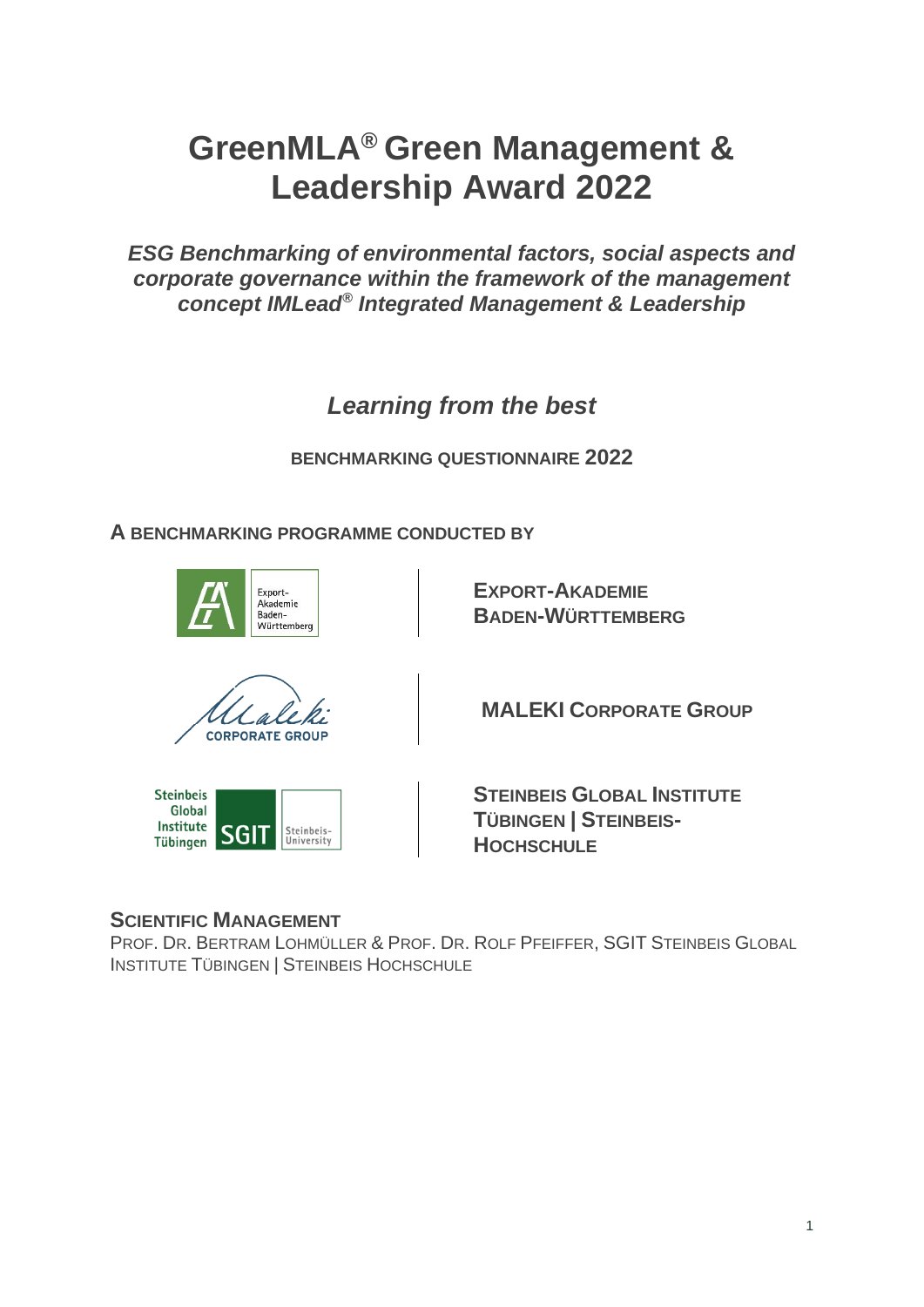## **Information on the procedure and conditions for the GreenMLA® Green Management & Leadership Award 2022**

#### **1. Introduction**

Environmental factors (Environment), social aspects (Social) and good corporate governance (Governance) are referred to as ESG criteria and reflect standards for sustainable business activity. GreenMLA® benchmarking integrates these sustainability aspects into a holistic concept for sustainable corporate governance and shows individual performance in comparison to other organisations. This results in potentials for further development of the company according to the IMLead® Integrated Management & Leadership concept. Overall, all aspects for sustainable management are reflected in the GreenMLA<sup>®</sup>

#### **2. Participation**

Companies from all countries can participate. For companies with their headquarters in Germany, Austria or Switzerland a price will be awarded. The winners are entitled to use the title *'Green Management & Leadership Award 2022 for* publicity purposes. Furthermore, these companies will be presented in detail in our media channel. In particular, the reasons for the award will be explained.

*For participation in the GreenMLA® Green Management & Leadership Award we charge no processing fee. Every participant receives the confirmation of participation with signet and an individualised evaluation report that shows the current implementation status and identifies potential for further development.*

## **3. Methodology**

Methodological framework for the Green Management & Leadership Award in the concept *Green IMLead® Integrated Management & Leadership.* This concept brings together the different perspectives of management and leadership. At the centre is the top management, which leads the organisation (field 1). With sustainable leadership competences and within the framework of a sustainable corporate culture, the management is in dialogue with individuals as employees, suppliers and customers (field 2). The management of external information (market and environment) and internal information (data from processes, from the infrastructure, product data) are queried in field 3. Here, data management is linked to digital solutions, artificial intelligence and Industry 4.0 applications. A sustainable strategic orientation with innovations in new markets as well as in (green) technologies and business models are the main basis for meeting current and future market requirements (field 4). Appropriate management systems as well as production and business processes are required to successfully position products and services in the market (field 5). As such integrated systems are improved and developed in faster life cycles, agility and change management skills are also important (field 6). Finally, the business foundation is taken into account, which is reflected in the financial ratios. Rounding off, all areas need to be linked together, with the competence of integrated thinking and acting (field 7).

For the *Green Management & Leadership Award,* all seven areas are assessed with the three ESG perspectives (1) governance, (2) social aspects and (3) environmental factors. The GreenMLA® has a focus on Management & Leadership. Consequently, the area 'governance' is asked first in each IMLead® field.



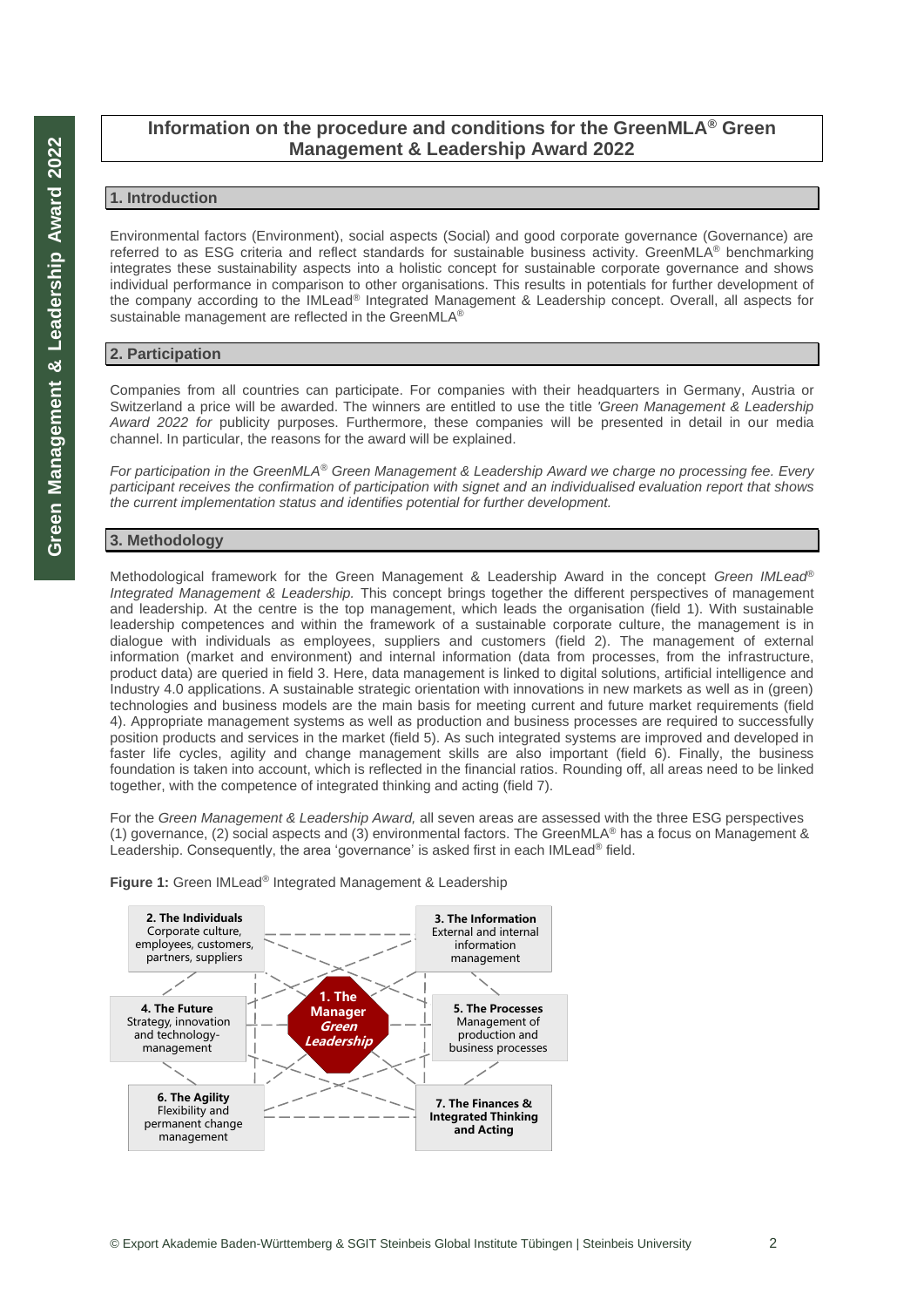#### **4. Benefit**

Benefits for companies and organisations of participating in the GreenMLA® *Green Management & Leadership*  Award are:

- 1. ESG criteria for environmental factors (Environment), social aspects (Social) and corporate governance show how sustainable a company is.
- 2. Customers are increasingly taking ESG criteria into account in their purchasing decisions. They want to know what kind of companies they are doing business with.
- 3. The *Green Management & Leadership Award* supports companies in positioning themselves in the corporate ranking as a green company.
- 4. ESG criteria are increasingly important decision-making factors for investors to evaluate companies in terms of sustainability-related opportunities and risks.
- 5. Future oriented companies are sustainable companies. Participation in the Green Management & Leadership Award 2022 shows the way to your sustainable future!

|  |  | 5. Implementation and submission deadline |  |  |  |
|--|--|-------------------------------------------|--|--|--|
|--|--|-------------------------------------------|--|--|--|

| 31 August 2022            | Deadline for submission of completed (online) questionnaires to the <b>Clearing House</b><br>SGIT Steinbeis Global Institute Tübingen   Steinbeis University |  |  |
|---------------------------|--------------------------------------------------------------------------------------------------------------------------------------------------------------|--|--|
| September 2022            | Analysis of the data by a panel of experts led by SGIT Steinbeis Global Institute Tübingen<br>Steinbeis University                                           |  |  |
|                           | Dispatch of the individualised evaluation reports to the participating companies                                                                             |  |  |
|                           | Nomination of the finalists and selection of the award winners                                                                                               |  |  |
| 6 October 2022            | Award ceremony in the Gala evening with presentation of the winners of the GreenMLA <sup>®</sup><br>Green Management & Leadership Award 2022                 |  |  |
| 6 Organicare and chancers |                                                                                                                                                              |  |  |

#### **6. Organisers and sponsors**

Export-Akademie Baden-Württemberg organises the Green Management & Leadership Award. Data collection and analysis is carried out by SGIT-Steinbeis Global Institute Tübingen | Steinbeis University (clearing house).

#### *Clearing House:*

Prof. Dr Bertram Lohmüller, Prof. Dr Rolf Pfeiffer SGIT Steinbeis Global Institute Tübingen | Steinbeis University Konrad-Adenauer-Strasse 13 72072 Tübingen Tel. +49 7071 60 598 40 E-mail: [bertram.lohmueller@steinbeis.education](mailto:bertram.lohmueller@steinbeis.education) 

The questionnaire can be requested online

If you have any questions about the *Green Management & Leadership Award* or individual topics in the questionnaire, please feel free to contact us. Further information can be found under the following link: [www.greenmla.de](http://www.greenmla.de/) 

Export-Akademie Baden-Württemberg Konrad-Adenauer-Straße 13 72072 Tübingen [https://eabw.org](https://eabw.org/) Tel. +49 (0)7071 5499920

Tübingen, May 2022

MALEKI CORPORATE GROUP Wiesenau 1 60323 Frankfurt am Main Tel. +49 (0)69 / 79 53482-314 [https://maleki.de](https://maleki.de/)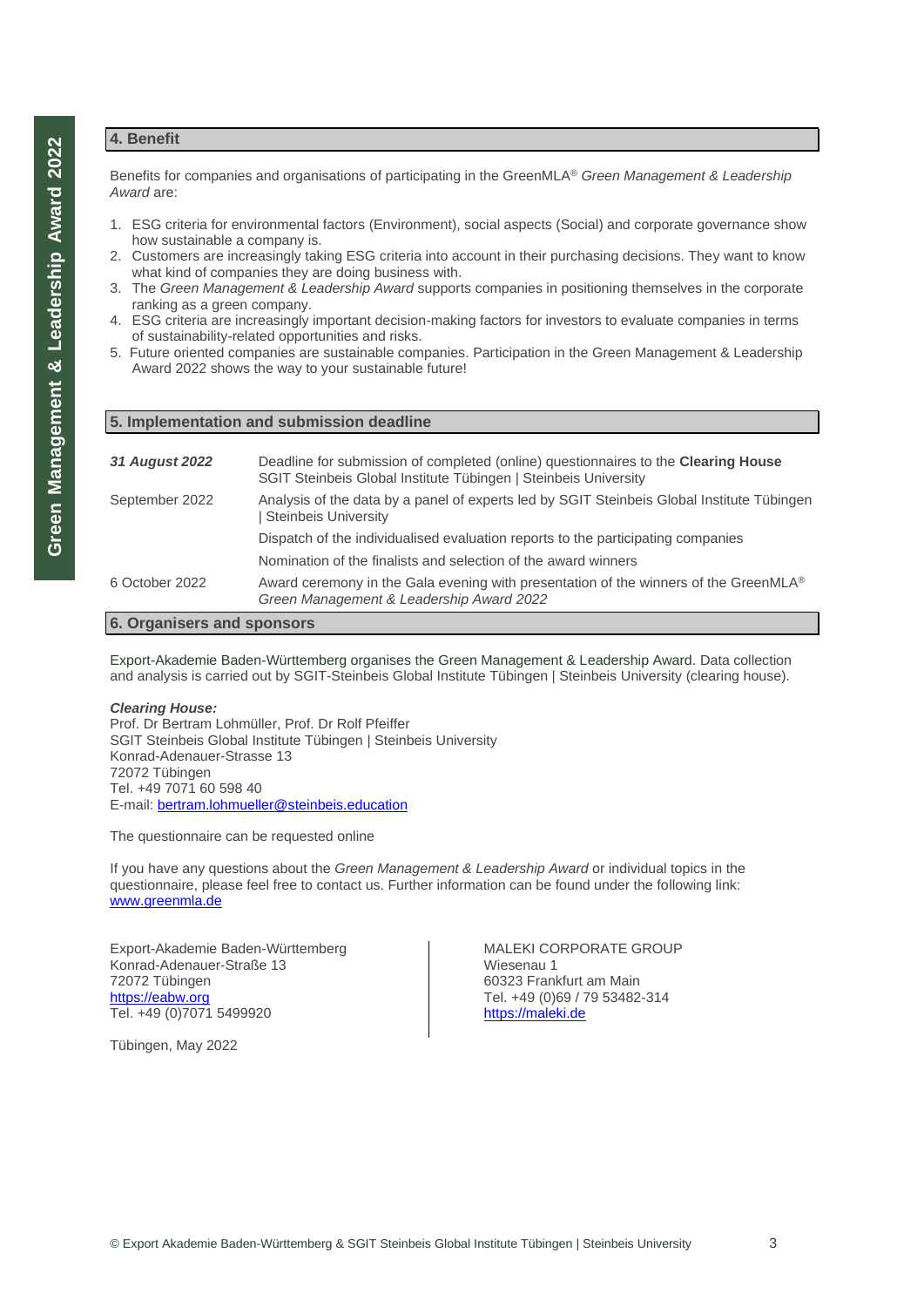## **Questionnaire GreenMLA® Green Management & Leadership Award 2022**

Learning from the best "green companies

**All questions refer to the company as a whole (all locations, but without participations), unless otherwise stated.**

**If a question does not apply to your company, enter the letters "NR (Not Relevant)".** 

| $\overline{A}$ | <b>ORGANISATIONAL PROFILE</b>                                                                                                                                                                                                                                                                                                                     |                   |                                                      |
|----------------|---------------------------------------------------------------------------------------------------------------------------------------------------------------------------------------------------------------------------------------------------------------------------------------------------------------------------------------------------|-------------------|------------------------------------------------------|
|                |                                                                                                                                                                                                                                                                                                                                                   |                   |                                                      |
| A1             | Is the company majority owned by:<br>(please tick only one box)                                                                                                                                                                                                                                                                                   | (01)              |                                                      |
|                | an organisation governed by public law<br>a private company (sole proprietorship, limited liability company, etc.)<br>other companies and organisations e.g. foundations                                                                                                                                                                          | (1)<br>(2)<br>(3) |                                                      |
| A2             | Please indicate the nationality of the parent company:                                                                                                                                                                                                                                                                                            | (02)              |                                                      |
|                | the nationality of the parent company is                                                                                                                                                                                                                                                                                                          |                   |                                                      |
| Α4             | How many employees does the company have in total, including all employees of                                                                                                                                                                                                                                                                     |                   |                                                      |
|                | establishments, branches, holding association, etc.)                                                                                                                                                                                                                                                                                              |                   | (04)                                                 |
|                |                                                                                                                                                                                                                                                                                                                                                   |                   |                                                      |
| A <sub>5</sub> | How many of the employees work in the following areas<br>(percentage specification)                                                                                                                                                                                                                                                               |                   |                                                      |
|                | $\frac{0}{0}$<br><b>Management</b><br>$\frac{0}{0}$<br><b>Administration</b><br>$\frac{0}{0}$<br><b>Research &amp; Development</b><br>$\frac{0}{0}$<br><b>Marketing / Sales</b><br><b>Production / creation of services</b><br>$\frac{0}{0}$<br>$\frac{0}{0}$<br><b>Procurement</b><br>$\frac{0}{0}$<br>Other, please specify _<br>100 %<br>Total |                   | (05)<br>(06)<br>(07)<br>(08)<br>(09)<br>(10)<br>(11) |
| A6             | How large is the usable floor space of the organisation (office, production, warehouse)?<br>m <sup>2</sup>                                                                                                                                                                                                                                        |                   | (12)                                                 |
|                |                                                                                                                                                                                                                                                                                                                                                   |                   |                                                      |
| А7             | What is the energy consumption in kWh per year and square metre?<br>kWh/m <sup>2</sup>                                                                                                                                                                                                                                                            |                   | (13)                                                 |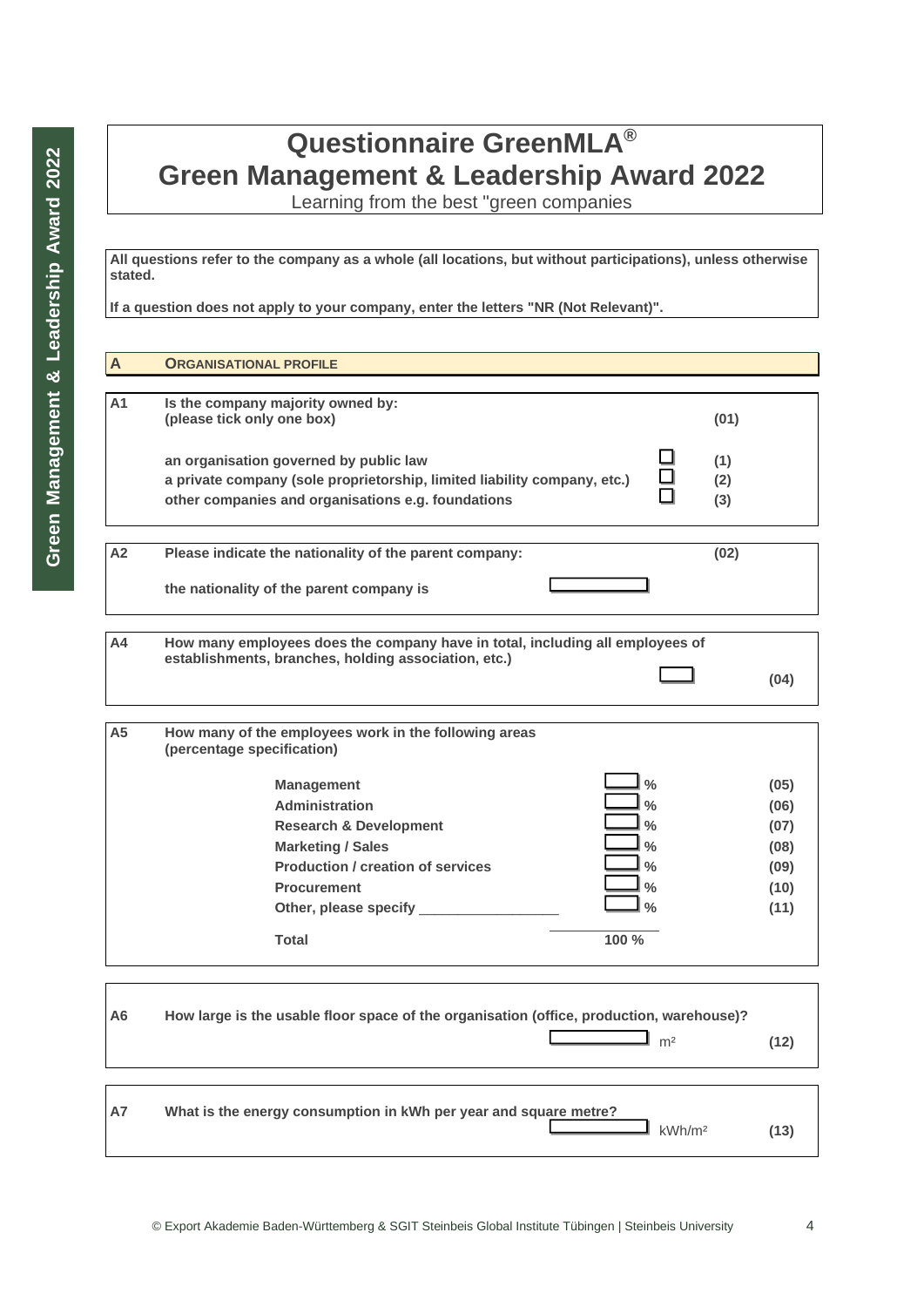| $\mathbf B$ | <b>FIELD 1: THE MANAGER</b>                                                                                                                                                                                                  |                                        |           |
|-------------|------------------------------------------------------------------------------------------------------------------------------------------------------------------------------------------------------------------------------|----------------------------------------|-----------|
|             |                                                                                                                                                                                                                              |                                        |           |
| <b>B1</b>   | <b>Corporate governance (Governance)</b>                                                                                                                                                                                     |                                        |           |
|             |                                                                                                                                                                                                                              |                                        | <b>No</b> |
| <b>B1.1</b> | Sustainability is anchored in corporate leadership                                                                                                                                                                           | <b>Yes</b>                             | (16)      |
| <b>B1.2</b> | Does your company have a written green strategy?                                                                                                                                                                             |                                        | (17)      |
|             | If yes, which of the following areas are considered in your corporate strategy?                                                                                                                                              |                                        | (18)      |
|             | <b>Maximising benefits for customers</b><br><b>Energy consumption</b><br>古口<br><b>Climate neutrality</b><br><b>Environmental report</b><br><b>Optimal employee satisfaction</b><br>$\Box$<br>Other, please specify _________ | (1)<br>(2)<br>(3)<br>(4)<br>(5)<br>(6) |           |
| <b>B1.3</b> | Percentage of non-managerial staff involved in strategy development<br>$\frac{0}{0}$<br>(alongside management)<br>(19)                                                                                                       |                                        |           |
| <b>B1.5</b> | Do you use an ESG scorecard and were specific<br><b>Yes</b><br>No<br>sustainability targets with KPIs set?                                                                                                                   |                                        | (26)      |
|             | If so:<br>What proportion was prepared by external consultants/institutions?                                                                                                                                                 | $\frac{0}{0}$                          | (27)      |

## **B2 Social Aspects (Social)**

| <b>B2.1</b> | Does your company have written corporate guidelines?                                                                   | <b>Yes</b>               | <b>No</b> | (33) |
|-------------|------------------------------------------------------------------------------------------------------------------------|--------------------------|-----------|------|
| <b>B2.2</b> | If yes, who was instrumental in developing these principles?<br>(multiple selection)                                   |                          |           | (34) |
|             | Team from all organisational areas<br><b>External consultant</b><br><b>Board of Directors</b><br>Other, please specify | (1)<br>(2)<br>(3)<br>(4) |           |      |

## **B3 Environmental factors (Environment)**

| <b>B3.1</b> | Do you pursue the goal of climate neutrality?                      | Yes<br><b>No</b> | (35) |
|-------------|--------------------------------------------------------------------|------------------|------|
| <b>B3.2</b> | If yes, by what year do you plan to be carbon neutral? $\Box$ Year |                  | (36) |
|             |                                                                    |                  |      |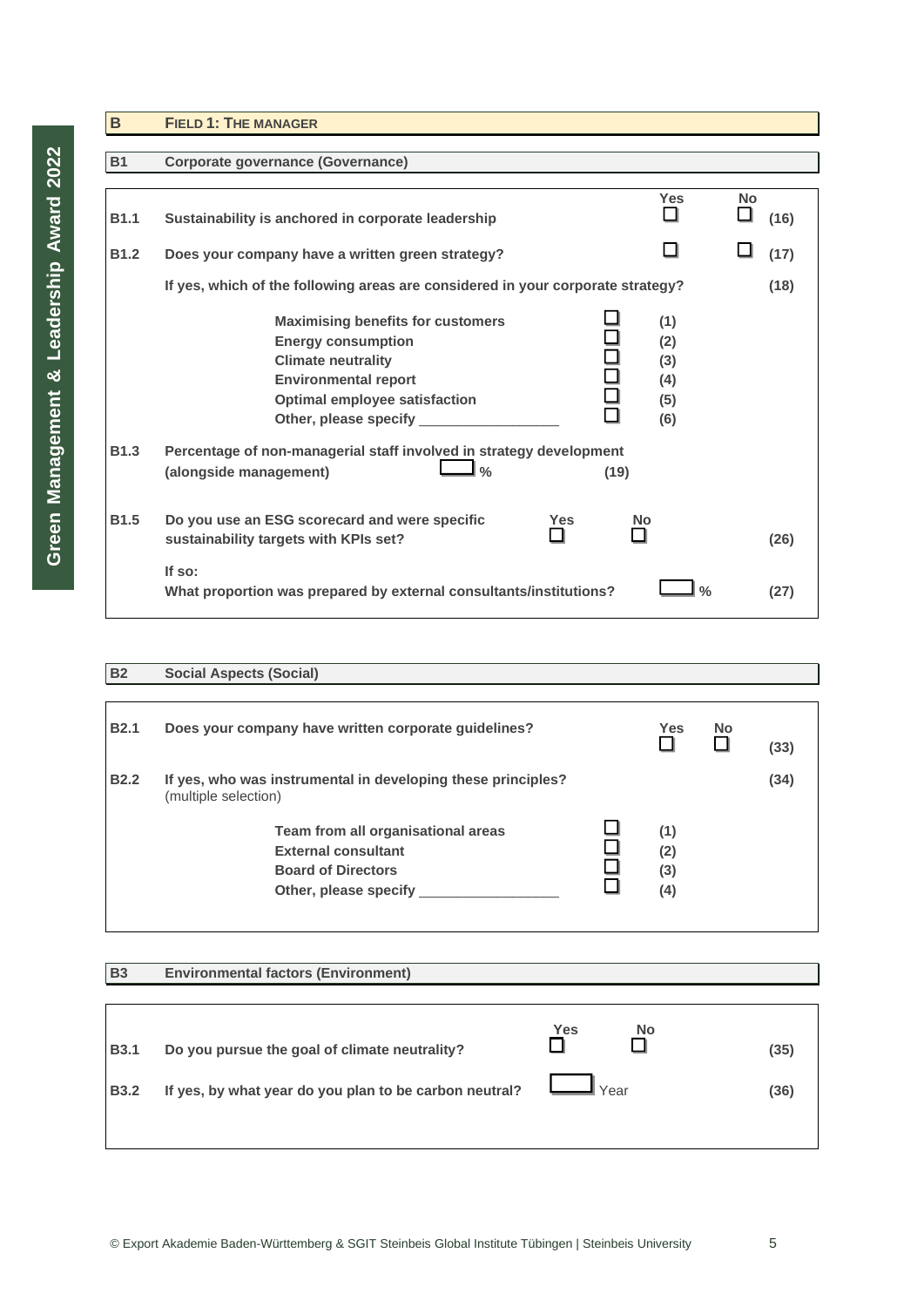| $\mathbf{C}$     | <b>FIELD 2: THE INDIVIDUALS</b>                                                                                                                                                                                                                                               |                                                      |           |      |
|------------------|-------------------------------------------------------------------------------------------------------------------------------------------------------------------------------------------------------------------------------------------------------------------------------|------------------------------------------------------|-----------|------|
|                  |                                                                                                                                                                                                                                                                               |                                                      |           |      |
| C <sub>1</sub>   | <b>Corporate governance (Governance)</b>                                                                                                                                                                                                                                      |                                                      |           |      |
| C <sub>1.1</sub> | Is there a green governance philosophy/policies/regulations?                                                                                                                                                                                                                  | <b>Yes</b>                                           | <b>No</b> | (37) |
|                  | If yes, which areas are covered? (Multiple selection)<br><b>Principles</b><br><b>Staff</b><br><b>Partner company</b><br>10000<br>0000<br><b>Customers</b><br>Leadership style<br><b>Businesses as part of society</b><br><b>Financial incentives</b><br>Other, please specify | (1)<br>(2)<br>(3)<br>(4)<br>(5)<br>(6)<br>(7)<br>(8) |           | (38) |
| C <sub>1.5</sub> | Will compliance with labour rights standards monitored on an ongoing<br>basis in the countries of destination of the business activity?                                                                                                                                       | <b>Yes</b>                                           | No        | (47) |
| C1.6             | How do you ensure that child labour is not used in their supply chains?<br><b>Auditing suppliers</b><br><b>Regular on-site inspection</b><br>Other, please specify ______________                                                                                             | (1)<br>(2)<br>(3)                                    |           | (48) |

## **C2 Social Aspects (Social)**

| C <sub>2.1</sub>  | Percentage of women (female employees) in relation to the<br>total workforce in full-time equivalents                                                                                    | (49)                         |
|-------------------|------------------------------------------------------------------------------------------------------------------------------------------------------------------------------------------|------------------------------|
| C <sub>2.3</sub>  | Proportion of employees working part-time?<br>$\frac{0}{0}$<br><b>Total</b>                                                                                                              | (51)                         |
|                   | thereof men<br>$\frac{0}{0}$<br>thereof women<br>$\frac{0}{0}$<br>thereof divers/other<br>$\frac{0}{0}$                                                                                  | (52)<br>(53)<br>(54)         |
| C <sub>2.4</sub>  | Fluctuation rate (percentage of employees who<br>left the company in the last year and did not leave due to age):                                                                        | (55)                         |
| C <sub>2.5</sub>  | Average number of training days per employee per year:<br>On-the-Job<br>Special programmes                                                                                               |                              |
|                   | For new hires<br>Days<br>For already employed<br>Days                                                                                                                                    | (56, 57)<br>(58, 59)         |
| C <sub>2.6</sub>  | Average expenditure on continuing education per employee<br>(full-time equivalent /year).                                                                                                |                              |
|                   | Euro/employee<br>Women<br>Euro/employee<br>Men                                                                                                                                           | (60)<br>(61)                 |
| C <sub>2.10</sub> | Are there working time models? (Multiple selection)<br>Partial retirement model L<br>(1)<br>Part-time<br>(2)<br><b>Flexible working time</b><br>(3)<br><b>Fixed working hours</b><br>(4) | (68)<br>(69)<br>(70)<br>(71) |
| C <sub>2.12</sub> | $\frac{0}{0}$<br>Proportion of employees on parental leave                                                                                                                               | (74)                         |